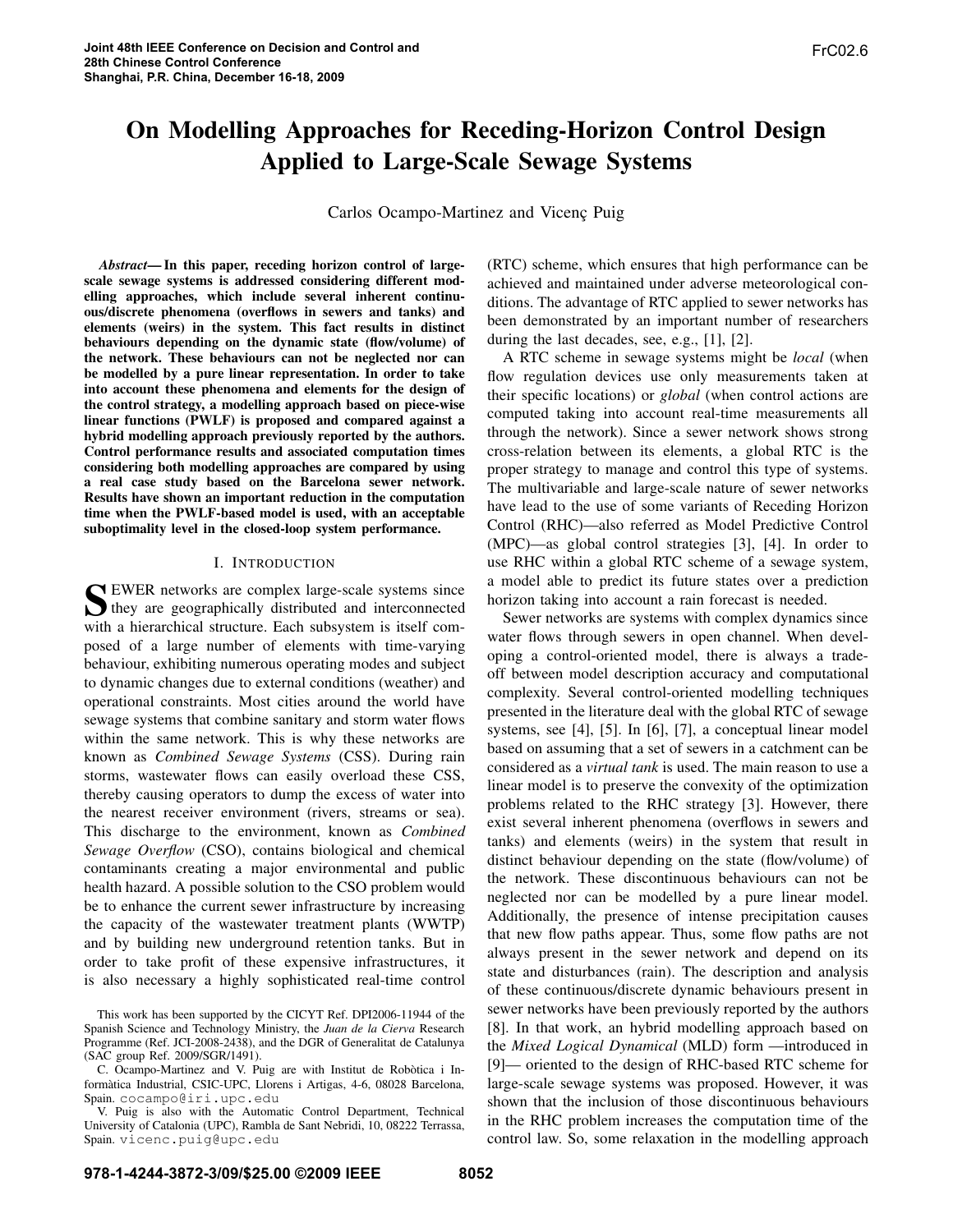should be thought such that it can be used in the RTC of sewer networks.

In this line, the aim of this paper is to propose an alternative modelling approach that represents the sewage system by using piece-wise linear functions (in the sequel called *PWLFbased model* or simply *PWLF model*), following the ideas proposed by Schechter [10]. The purpose of this modelling approach is to reduce the complexity of the RHC problem by avoiding the logical variables introduced by the MLD system representation. The idea behind the PWLF-based modelling approach consists in having a description of the network using functions that, despite their discontinuous nature, are considered as quasi-convex [11], fact that might yield to the quasi-convexity of optimization problems associated to the non-linear MPC strategy used for RTC of the sewage system [7]. In this way, the resultant optimization problems does not include integer variables, what allows saving computation time.

The remainder of the paper is organized as follows. In Section II, control-oriented modelling of sewer networks is reviewed and the proposed PWLF-based modelling approach is presented. RHC-based RTC scheme for sewage systems is briefly addressed in Section III. Section IV presents a real case study based on the Barcelona sewer network. This case study is used to compare the closed-loop performance when implementing a predictive controller based on the modelling approach in Section III and the one suggested in [8]. Section V shows and discusses the performance results of the comparison between the PWLF and hybrid models. Finally, main conclusions close the paper in Section VI.

## II. PWLF-BASED MODELLING FOR SEWER NETWORKS RTC

As discussed in the introduction, sewer networks present several inherent hybrid behaviors that can not be modelled using a pure linear model. In this paper, the modelling framework based on PWLFs is used to model such behaviors. More precisely, the proposed PWLF-based modelling methodology consists in using continuous and monotonic functions to represent expressions that contain logical conditions, which describe the weirs behaviour and overflow capability of reservoirs, respectively. Indeed, these phenomena involve the switching and discontinuous behaviours of the sewage system. The PWLF approach is though as an alternative to the use of a pure hybrid modelling approach, already proposed for the RTC of sewer networks [8].

The PWLFs used to model the discontinuous behaviours of sewer networks are defined as *saturation* of a variable x in a value M (i.e.,  $sat(x, m)$ ), and *dead zone* of the same variable x starting in a value M (i.e.,  $dzn(x, M)$ ). Those functions are monotonic and continuous and might lead to a quasi-convex optimization problem when formulating the MPC problem. According to [11], the global optimal solution of quasi-convex optimization problems can be obtained by using a bisection method, which is logarithmic in time. This represents an advantage with respect to the resultant mixedinteger linear problems when using a pure hybrid approach based on MLD or PWA approaches. This type of models induces an exponential complexity given by the handling of Boolean variables and the discrete optimization required.



Fig. 1. Conceptual schemes for sewer networks constitutive elements.

## *A. Virtual and Real Tanks*

These elements are used as storage devices. In the case of virtual tanks (see Figure 1(a)), the mass balance of the stored volume, the tank inflows and outflows and the input rain intensity can be written as the difference equation with a sampling time  $\Delta t$ 

$$
v_{ik+1} = v_{ik} + \Delta t \varphi_i S_i P_{ik} + \Delta t \left( q_{ink}^i - q_{outk}^i \right), \quad (1)
$$

where  $v_i$  corresponds to the volume in the *i*-th tank at time k (given in cubic meters),  $\varphi_i$  is the *ground absorption coefficient* of the *i-th* catchment, S is the surface area,  $P_k$ is the *rain intensity* at each sample  $k$ . Flows  $q_{ink}^i$  and  $q_{outk}$  are the sum of inflows and outflows, respectively. *Real retention tanks*, which correspond to the sewer network reservoirs, are modelled in the same way but without the precipitation term. Tanks are connected with flow paths or links, which represent the main sewage pipes between the tanks. Manipulated variables of the system, denoted as  $q_{ui}$ , are related to the outflows from the control gates. Tank outflows are assumed to be proportional to the tank volume, that is,

$$
q_{outk}^i = \beta_i v_{ik},\tag{2}
$$

where  $\beta_i$  (given in s<sup>-1</sup>) is defined as the *volume/flow conversion* (VFC) coefficient as suggested in [12] by using the linear tank model approach. Notice that this relation can be made more accurate (but more complex) if (2) is considered to be non-linear (non-linear tank model approach). Limits on the volume range of real tanks are expressed as

$$
0 \le v_{ik} \le \overline{v}_i,\tag{3}
$$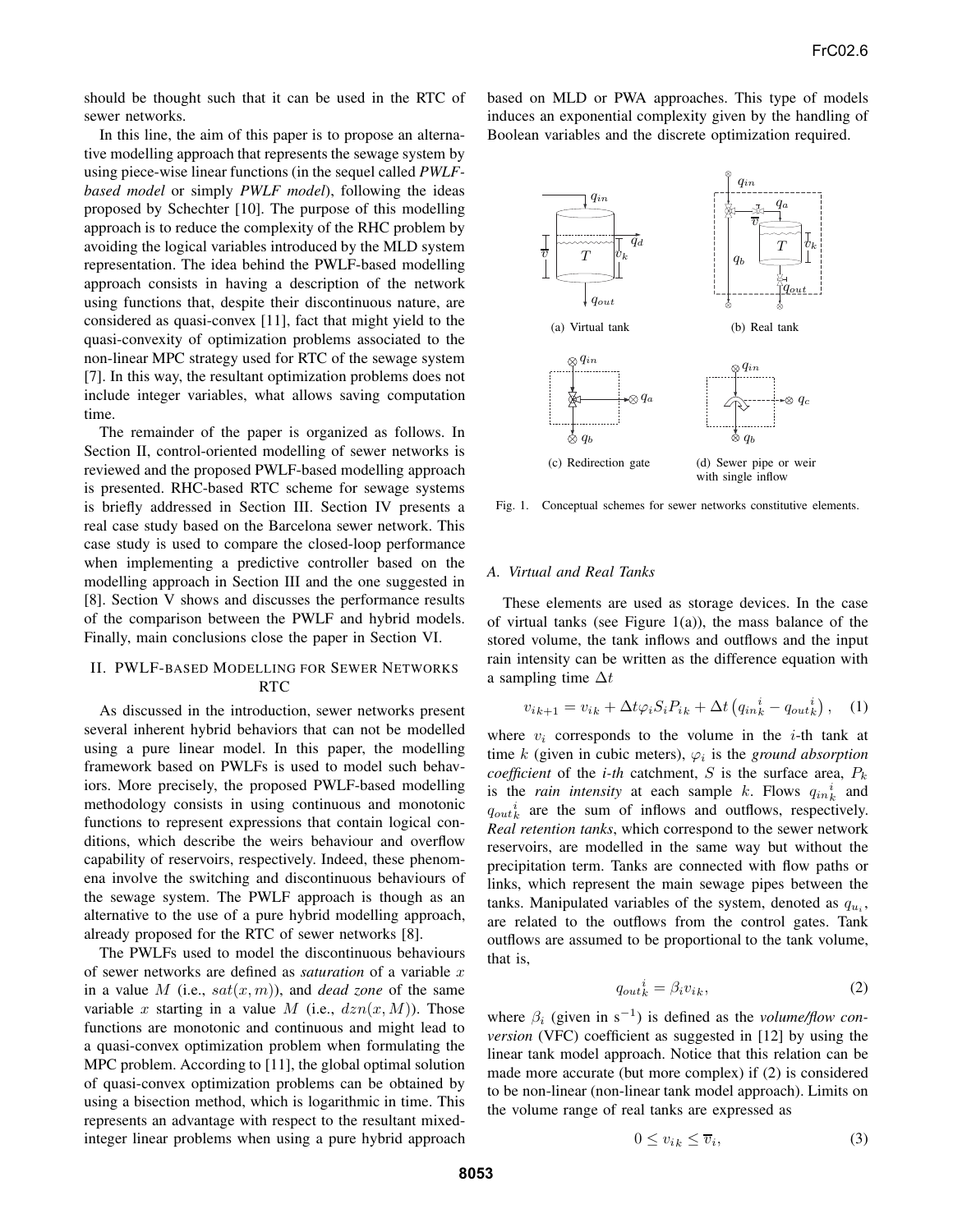where  $\overline{v}_i$  denotes the maximum volume capacity given in cubic meters. As this constraint is physical, it is impossible to send more water to a real tank than it can store. Notice that real tanks without overflow capability have been considered. Virtual tanks do not have a physical upper limit on their capacity. When they rise above a pre-established volume, an overflow situation occurs. This fact represents the case when level in sewers has reached a limit so that an overflow situation can occur in the streets (flooding). Hence, when virtual tanks maximum volume  $\overline{v}$  is reached, the exceeded volume above this maximum amount is redirected to another tank (catchment) within the network or to a receiver environment (as pollution). This situation creates a new flow path from the tank denoted as  $q_d$  (referred to as *virtual tank overflow*) that can be expressed mathematically as:

$$
q_{d_k} = \begin{cases} \frac{(v_k - \overline{v})}{\Delta t} & \text{if } v_k \ge \overline{v} \\ 0 & \text{otherwise.} \end{cases}
$$
 (4)

In this case, the outflow of virtual tank is then limited by its maximum volume capacity as follows:

$$
q_{outk} = \begin{cases} \beta \overline{v} & \text{if } v_k \ge \overline{v} \\ \beta v_k & \text{otherwise.} \end{cases}
$$
 (5)

Consequently, considering the tank overflow, the difference equation (1) in case of virtual tanks becomes

$$
v_{ik+1} = v_{ik} + \Delta t \varphi_i S_i P_{ik} + \Delta t \left( q_{ink}^i - q_{outk} - q_{dk} \right). (6)
$$

Using the proposed PWLF modelling approach, the tank outflows can be expressed as

$$
q_{outk} = \beta \operatorname{sat}(v_k, \bar{v}), \qquad (7)
$$

$$
q_{d_k} = \frac{\mathrm{d}\mathsf{z}\mathsf{n}(v_k, \bar{v})}{\Delta t}, \tag{8}
$$

On the other hand, as noticed before, real tanks (see Figure 1(b)) are elements designed to retain water in the case of intense rain. For this reason, both tank inflows and outflows are controlled. In the same way, tank inflow is constrained by the current volume within the real tank, by its maximum capacity and by the tank outflow. Since real tanks are considered without overflow capabilities, inflow is premanipulated by using a redirection gate (explained in Section II-B below), what leads to include the management policy in the model of the real tank. Proceeding in this way, the value of the manipulated flow  $q_{ak}^{\star}$  is restricted to the maximum flow condition in the input gate, and the flow through input link  $q_a$  is expressed as

$$
\tilde{q}_{a_k} = \begin{cases} q_{a_k}^* & \text{if } q_{a_k}^* \le q_{in_k} \\ q_{in_k} & \text{otherwise.} \end{cases}
$$
(9)

However, maximum tank capacity also constrains the inflow according to the expression

$$
q_{a_k} = \begin{cases} \tilde{q}_{a_k} & \text{if } q_{b_k} - q_{out_k} \le \frac{\overline{v} - v_k}{\Delta t} \\ \frac{\overline{v} - v_k}{\Delta t} & \text{otherwise.} \end{cases}
$$
(10)

Thus, the real tank outflow is given by

$$
q_{outk} = \begin{cases} q_{outk}^* & \text{if } q_{outk}^* \leq \beta v_k \\ \beta v_k & \text{otherwise,} \end{cases}
$$
 (11)

taking into account that  $q_{out}^{\star}$  is also limited by the maximum capacity of the outflow link, denoted by  $\overline{q}_{outk}$ , leading to the following difference equation:

$$
v_{k+1} = v_k + \Delta t (q_{a_k} - q_{out_k}).
$$
 (12)

Notice that the flow through  $q_b$  can be derived from the mass balance

$$
q_{bk} = q_{ink} - q_{ak}.\tag{13}
$$

The PWLF model for this element considering the tank inflow and outflow expressions is

$$
q_{outk} = \text{sat}(q_{outk}^{\star}, \beta v_k), \qquad (14)
$$

$$
q_{a_k} = \text{sat}\left(q_{a_k}^{\star}, \min\left(\frac{\overline{v} - v_k}{\Delta t}, q_{in_k}\right)\right). \quad (15)
$$

## *B. Manipulated Gates*

Within a sewer network, gates are elements used as control devices since they can change the flow downstream. Depending on the action made, gates can be classified as *redirection gates*, used to change the direction of the sewage flow, and *retention gates*, used to retain the sewage flow in a certain point (sewer or reservoir) of the network. In the case of real tanks, a retention gate is present to control the outflow. Virtual tank outflows can not be closed but can be diverted using redirection gates. Indeed, redirection gates divert the flow from a nominal path which the flow follows if the gate is closed. This nominal flow is denoted as  $Q_i$  in the equation below, which expresses the mass conservation relation in the element:

$$
q_{outk}^{i} = Q_{ik} + \sum_{j} q_{u_{ik}}^{j}, \qquad (16)
$$

where  $j$  is an index over all manipulated flows coming from the gate. Figure 1(c) shows a conceptual scheme of redirection gates considered in this paper. Assuming that the flow through sewer  $q_a$  is imposed (for instance computed by means of a control law), the expressions that describe a redirection gate can be written as:

$$
q_{a,k} = \begin{cases} \overline{q}_a & \text{if } q_a^{\star} > \overline{q}_a \\ q_a^{\star} & \text{otherwise,} \end{cases}
$$
 (17)

where  $q_a^*$  corresponds to the imposed/computed value for the flow  $q_{ak}$ . Flow  $q_{bk}$  is directly given by the mass balance expression as in (13). In the case of redirection gates, the PWLF model is defined taking into account that  $q_a$  should satisfy the restriction (17), what can be rewritten in terms of the PWL functions as

$$
q_{a_k} = \text{sat}(q_{a_k}, q_{in_k}).\tag{18}
$$

Flow through  $q_b$  is given by the mass balance (13).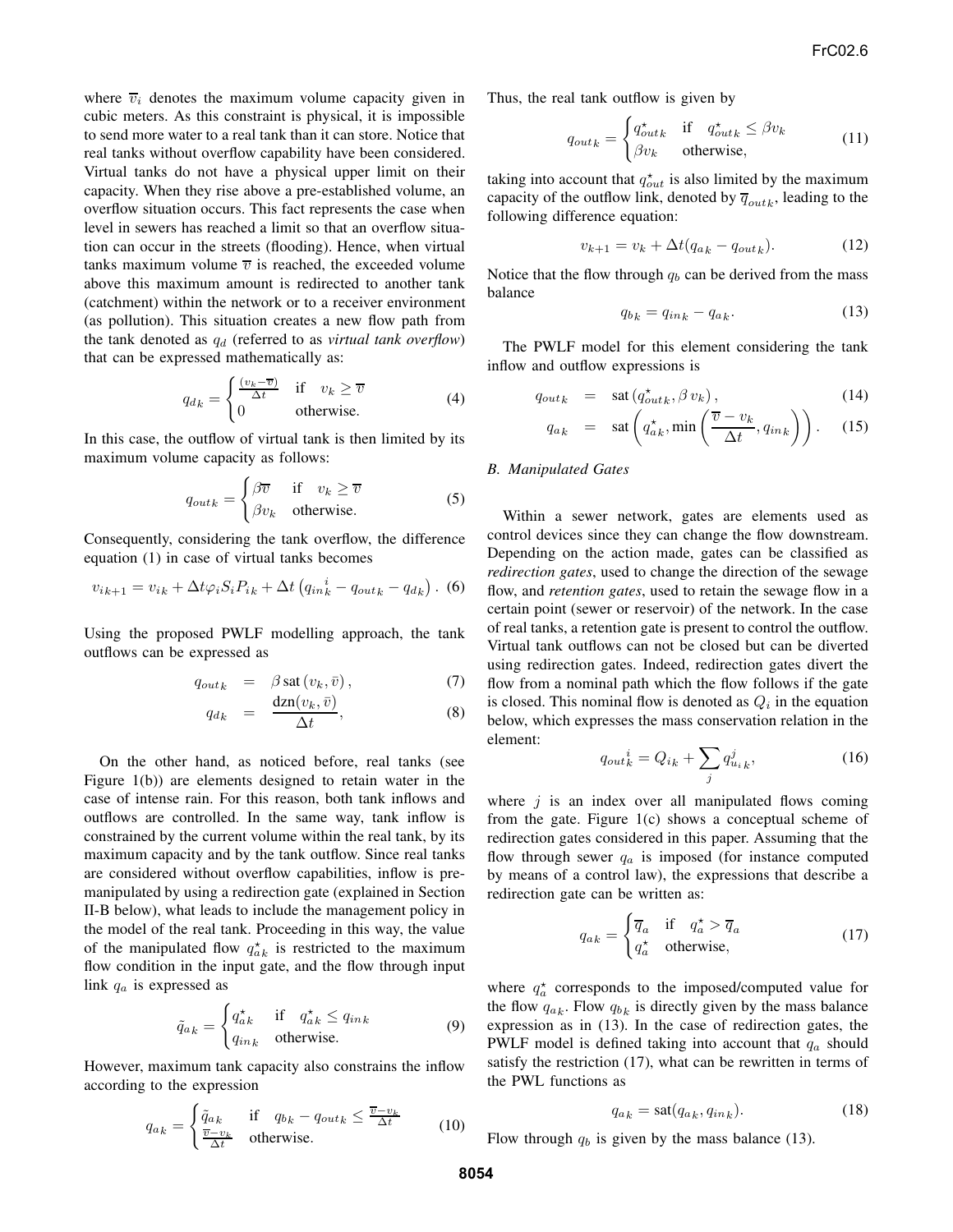## *C. Weirs and Main Sewer Pipes*

Since the description of their dynamics is very close, both are presented together in this section. *Nodes* are points of the network where the sewage can be either propagated or merged. Hence, these elements can be classified as *splitting nodes* and *merging nodes*. The first type can be treated considering a constant partition of the sewage flow in predefined portions according to the topological design characteristics. Merging nodes exhibit a switching behaviour. In the case of a set of *n* inflows  $q_i$ , with  $i = 1, 2, \ldots, n$ , the expression for the node outflow  $q_{out}$  is written as

$$
q_{out} = \sum_{i=0}^{n} q_i.
$$
 (19)

*Weirs* can be seen as splitting nodes having a maximum capacity in the nominal outflow path related to the flow capacity of the output pipe. In the same way, *main sewer pipes* can be seen as weirs with a single inflow. They are used as connection devices between network constitutive elements. Therefore, considering the similarity between all the aforementioned elements and the notation in Figure 1(d), the set of expressions that represent the behaviour either of a weir or a sewer pipe are the following:

$$
q_{bk} = \begin{cases} \overline{q}_b & \text{if } q_{in} > \overline{q}_b \\ q_{ink} & \text{otherwise,} \end{cases}
$$
 (20)

$$
q_{ck} = \begin{cases} q_{in,k} - \overline{q}_b & \text{if } q_{in} > \overline{q}_b \\ 0 & \text{otherwise,} \end{cases}
$$
 (21)

where  $\overline{q}_b$  is the maximum flow through  $q_b$  and  $q_{in}$  is the inflow. Notice that the outflow from virtual tanks is assumed to be unlimited in order to guarantee a feasible solution of an associated optimization problem within the design procedure of a optimization-based control strategy. The same idea applies to the outflow  $q_{b_k}$  related to retention gates. But most often, sewer pipes have limited flow capacity. When the limit of flow capacity is exceeded, the resultant overflow is possibly redirected to another element within the network or is considered as loss to the environment.

The PWLF model for main sewer pipes (or single inflow weirs) can be obtained from the overflow condition as follows:

$$
q_{b_k} = \text{sat}(q_{in_k}, \overline{q}_b), \qquad (22)
$$

$$
q_{ck} = \mathrm{dzn}(q_{in\,k}, \overline{q}_b), \tag{23}
$$

where  $\overline{q}_b$  corresponds again to the maximum flow capacity of the nominal outflow pipe.

## III. RHC-BASED RTC ON SEWER NETWORKS

#### *A. Control Objectives*

The sewage system RHC-control problem has multiple objectives with varying priority, see [4]. The type, number and priority of those objectives can also be different depending on the particular sewage system topology. However, the most common objectives are generally related to the manipulation of the sewage in order to avoid undesired sewage flows outside the main sewers (flooding). The main considered objectives for the case study presented in this paper are listed below in order of decreasing priority:

- 1) Minimize flooding in streets (virtual tank overflow).
- 2) Minimize flooding in links between virtual tanks.
- 3) Maximize sewage treatment.

A secondary purpose of the third objective is to reduce the volume in the tanks to anticipate future rainstorms. This objective also indirectly reduces pollution to the environment. Moreover, this objective can be complemented by conditioning minimum volume in real tanks at the end of the prediction horizon.

## *B. Problem Constraints*

When using the model representations based on virtual tanks, only flow rates are manipulated in such way that some of the inherent non-linearities (e.g., non-linear relation between gate opening and discharge flow) of the sewer network are simplified as discussed in [3]. But, in turn, some physical restrictions need to be included as constraints on system variables. For instance, variables  $q_{ui}^j$  that redirect the outflow from a virtual tank should never be larger than the outflow from the tank. This is expressed with the following inequality

$$
\sum_{j} q_{uik}^{j} \le q_{outk}^{i} = \beta v_{ik}.
$$
 (24)

Additionally, operational constraints associated to the range of gates actuation lead to the manipulated flows have to fulfil  $q_{uik}^j \leq \overline{q}_{ui}^j$ , where  $\overline{q}_{ui}^j$  denotes the upper limit. Similarly, operational limits on the range of real tank volumes should be included (see (3)) to limit the amount of sewage that can be stored.

## *C. RHC disturbances*

Rain plays the role of measured disturbance in the sewer networks RHC problem. The type of disturbance model to be used depends on the rain prediction procedure available. Existing methods range from the use of time series [13] to the sophisticated utilization of meteorological radars [14]. According to [4], different assumptions can be made for the rain prediction when an optimal/predictive control law is used for RTC of sewer networks. Results show that the assumption of constant rain over a short prediction horizon gives results that can be compared with the case of known rain over the considered horizon, confirming similar results that are reported in [3] and [6].

## IV. CASE STUDY DESCRIPTION

## *A. The Barcelona Sewer Network*

The city of Barcelona has a CSS of approximately 1697 km length in the municipal area plus 335 km in the metropolitan area, but only 514.43 km are considered as the main sewer network. Its storage capacity is about three million of cubic meters, which implies a dimension three times greater than other cities comparable to Barcelona. It is worth to notice that Barcelona has a population which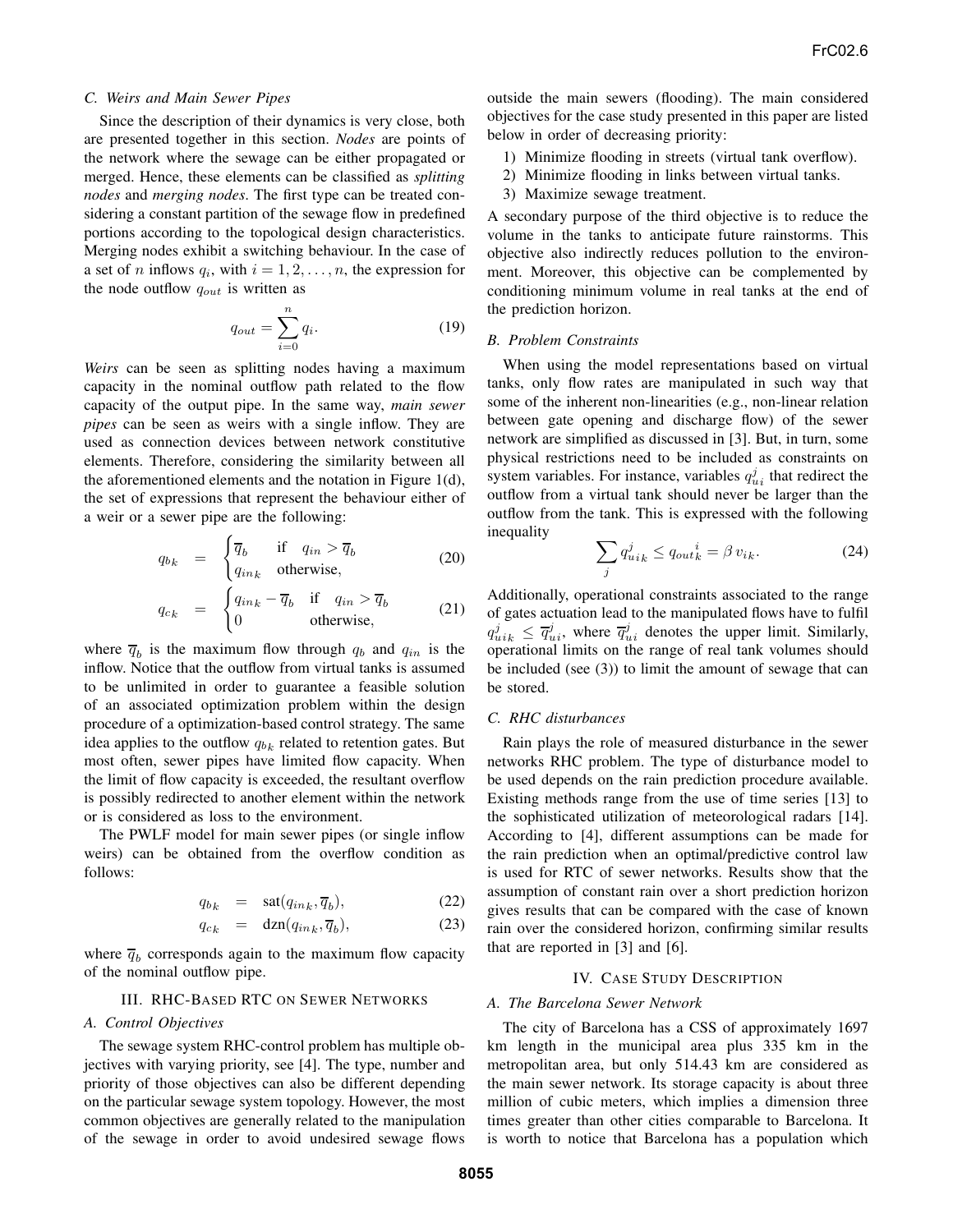is around 1.59 million inhabitants on a surface of 98  $km^2$ . approximately. This fact results in a very high density of population. Additionally, the yearly rainfall is not very high (600 mm/year), but it includes heavy storms (up to 90 mm/h) typical of the Mediterranean climate that can cause a lot of flooding problems and CSO to the receiving environments.

## *B. Barcelona Test Catchment*

From the whole sewer network of Barcelona, which was described beforehand, this paper considers a portion that includes the main phenomena and the most common characteristics appearing in the entire network. This representative portion is selected since a calibrated and validated model of the network obtainned using the virtual modelling methodology (see Section II) is available as well as rain gauge data for an interval of several years. The considered Barcelona Test Catchment (BTC) has a surface of  $22.6 \text{ km}^2$  and includes typical elements of the larger network. The fully detailed description of BTC case study including operating ranges of the control signals and state variables as well as the description of all variables and parameters can be found in [8].

Using the virtual tanks representation principle, the resultant BTC model has 12 state variables corresponding to the volumes in the 12 tanks (one real, 11 virtual), four control inputs corresponding to the manipulated links, and five measured disturbances corresponding to the measurements of rain intensity at the sub-catchments. Two WWTPs are used to treat the sewage before it is released to the environment. The states represent the virtual tank volumes are estimated using the limnimeters shown with capital letter  $L$  in Figure 2.

The free flows to the environment  $(q_{10M}, q_{7M}, q_{8M})$  and  $q_{11M}$  to the Mediterranean sea and  $q_{12s}$  to other catchment) and the flows to the WWTPs  $(q_{7L}$  and  $q_{11B})$  are also shown in Figure 2. The four manipulated links, denoted as  $q_{u_i}$ have a maximum flow capacity of 9.14, 25, 7 and 29.3  $m<sup>3</sup>/s$ , respectively, and these limits can not be relaxed, being physical restrictions of the system (hard constraints).

## V. SIMULATION AND RESULTS

## *A. Preliminaries*

This section is focused on comparing the performance of a RHC-based sewer network RTC using a set of real rain episodes when the hybrid modelling approach introduced in [8] and the PWLF-based modelling approach proposed in this paper are considered. Computation time, when every modelling approach is used, is also compared. Computation times presented in this paper has been obtained using Matlab $^{\circledR}$  7.2 implementations running on an Intel $^{\circledR}$  Core<sup>TM</sup>2, 2.4 GHz machine with 4Gb RAM. Notice that computation time results reported here related with the use of hybrid models are different with respect to [8] due to the machine characteristics and solver versions.



Fig. 2. Barcelona test catchment scheme.

## *B. Simulation and Prediction Models*

Results presented in this paper are obtained in simulation by using two different models: one used as the plant (sewer network), which in the sequel will be called as *openloop model*, and the other used by the RHC controller or *prediction model*. The open-loop model is implemented considering a non-linear representation of the sewer network based on mass balances where ranges and bounds for every variable (control signals, volumes, rain disturbances) are strictly considered and all possible logical or discontinuous dynamics are included (as the case of weirs and overflows). On the other hand, prediction model is obtained by using the modelling approaches compared in this paper. For the comparison, a hybrid RHC controller has been used and the set of considered rain scenarios were simulated using the *Hybrid Toolbox* for Matlab<sup>®</sup> (see [15]) and ILOG CPLEX 11.2. This latter solver allows to handle efficiently the mixed-integer programming (MIP) problems associated to the hybrid RHC controller. On the other hand, the model of BTC using the PWLF-based modelling approach was obtained by joining the different compositional elements described in Section II and following the network diagram of Figure 2, resulting in a non-linear representation as a set of expressions for the whole network. The implementation of an RHC using the PWLF-based modelling approach leads to a non-linear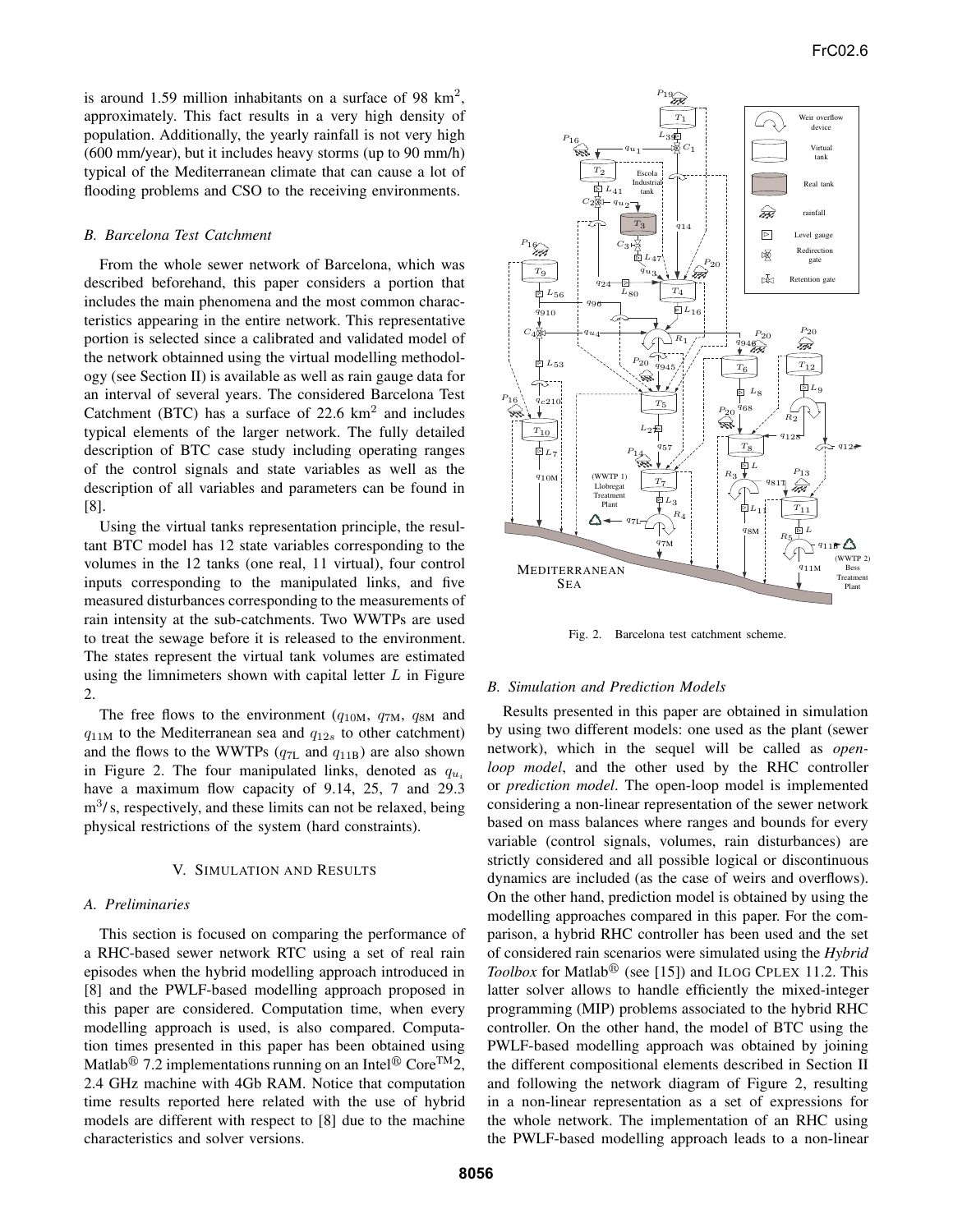optimization problem. The selection of the algorithm to solve such problem was done after the evaluation of several solvers available on Tomlab! (e.g., *conSolve*, *nlpSolve*, among others). The *Structured Trust Region* (STR) algorithm (see [16]) was finally chosen because it provides an *acceptable* tradeoff between the desired system performance and computation time.

## *C. RHC Controller Set-up*

According to the discussion in Section III-A to take into account the sewer networks RTC objectives, the following system outputs have been defined in both the hybrid and PWLF-based modelling approaches:

$$
y_{1k} = \sum_{i} q_{str_{v,k}} + \sum_{j} q_{str_{q,k}}, \quad y_{2k} = \sum_{l} q_{sea,k},
$$
  

$$
y_{3k} = q_{up1_k} - \overline{q}_{7L}, \qquad y_{4k} = q_{up2_k} - \overline{q}_{11B},
$$
 (25)

where  $y_{1k}$  represents the sum of the *i* overflows to street from virtual tanks at time k, denoted by  $q_{strv k}$ , plus the sum of the  $j$  overflows to street from links (main pipes) at time k, denoted by  $q_{str_{q,k}}$ . Output  $y_{2k}$  represents the sum of the l overflows which are released to the sea (as receiver environment) at time k, denoted as  $q_{\text{sea},k}$ , and finally  $y_{3k}$ and  $y_{4k}$  represent the difference at time k between the flows towards the WWTPs, denoted by  $q_{\text{trp1}_k}$  and  $q_{\text{trp2}_k}$ , and the maximum flow capacity through the associated sewers. For the case study of this paper,  $q_{\text{trpl}}_k = q_{7Lk}$  and  $q_{\text{trpl}}_k = q_{11Bk}$ , with their maximum flows  $\overline{q}_{7L}$  and  $\overline{q}_{11B}$ , respectively. Using the outputs (25), the multi-objective cost function for the BTC can be written as follows using the weighted approach technique:

$$
J(u_k, x_k) = \sum_{i=1}^{H_p} ||y_{k+i|k}||_Q^2, \qquad (26)
$$

where  $y_{k+i|k}$  is the output vector at the instant  $k + i$  with respect to time instant k and  $H_p$  denotes the prediction horizon, which has been set to 6 (equivalent to 30 minutes) with a sampling time  $\Delta t = 300s$ . This selection was based on the reaction time of the system to disturbances. Another reason for this selection is that the constant rain prediction assumed in this paper becomes less reliable for larger horizons. The length of the simulation scenarios is 100 samples, what allows to see the influence of the rain peak (disturbance) from the selected rain episode over the dynamics of the network and also over the dynamic of the closed loop. Q corresponds to the weight matrix containning the weights  $w_i$ , each one related to a control objective. Notice that the desired prioritization of the control objectives is given by the values  $w_i$  that, for this case, determine a  $Q$  matrix of the following form  $Q = \text{diag}\{w_{\text{str}} I \quad w_{\text{sea}} I \quad w_{\text{trp1}} I \quad w_{\text{trp2}} I\}$ , where I corresponds to a identity matrix of suitable dimensions. Here,  $w_{\text{str}} = 1$ ,  $w_{\text{sea}} = 10^{-1}$ ,  $w_{\text{trp1}} = 10^{-3}$ , and  $w_{\text{trp2}} = 10^{-3}$ .

Rain episodes used for the simulation of the BTC and for the design of RHC strategies are based on real rain gauge data obtained within the city of Barcelona on the given dates (yyyy-mm-dd in tables) among all five rain gauges for each episode.

#### *D. Control performance and computation time comparisons*

For the performance comparison purposes, results of the considered indexes when the open-loop scheme is simulated are also presented. The open-loop case consists in the sewage system without control so manipulated links are used as passive elements, i.e., the amount of flows  $q_{u1}$ ,  $q_{u2}$  and  $q_{u4}$ only depend on the inflow to the corresponding gate and they are not manipulated while  $q_{u3}$  is the outflow of the real tank given by gravity (tank discharge). Results related to the control performance are summarized in Tables I, II, and III for four representative rain episodes in Barcelona between 1998 and 2002.

TABLE I PERFORMANCE RESULTS. FLOODING  $[\times 10^3 \text{ m}^3]$ 

| Rain Episodes    | Open Loop | Hybrid Model | PWLF Model |
|------------------|-----------|--------------|------------|
| 1999-09-14       | 108       | 92.9         | 88.2       |
| $2002 - 10 - 09$ | 116.1     | 97           | 113.3      |
| $2002 - 07 - 31$ | 160.3     | 139.7        | 132.8      |
| 2000-09-28       |           |              |            |
|                  |           |              |            |

TABLE II PERFORMANCE RESULTS. POLLUTION  $[\times 10^3 \text{ m}^3]$ 

| Rain Episodes    | Open Loop | Hybrid Model | <b>PWLF Model</b>  |
|------------------|-----------|--------------|--------------------|
| 1999-09-14       | 225.8     | 223.5        | $226.1$ $(1.16\%)$ |
| $2002 - 10 - 09$ | 409.8     | 398.7        | 407.7 (2.25%)      |
| 2002-07-31       | 378       | 374.6        | 380 (1.44%)        |
| 2000-09-28       | 104.5     | 98           | $102$ $(4.08\%)$   |

TABLE III PERFORMANCE RESULTS. TREATED SEWAGE AT WWTPS  $\lceil \times 10^3 \,\mathrm{m}^3 \rceil$ 

| Rain Episodes    | Open Loop | Hybrid Model | <b>PWLF Model</b>  |
|------------------|-----------|--------------|--------------------|
| 1999-09-14       | 278.3     | 280.7        | $276.7$ $(1.43\%)$ |
| $2002 - 10 - 09$ | 533.8     | 545          | 534.2 (1.98%)      |
| 2002-07-31       | 324.3     | 327.8        | 321.9 (1.80%)      |
| 2000-09-28       | 285.3     | 291.9        | 287.5 (1.51%)      |

Notice from Tables I, II, and III that the system performance is better (according to the given control objectives) when a RHC control law is considered no matter the modelling approach utilized with respect to the performance in open-loop. This justifies the use of closed-loop control. Moreover, the use of the hybrid modelling approach implies in average a better system performance with respect to the performance improvement obtained by using the PWLFbased modelling approach. This performance improvement is basically related to the improvement of the main control objective and then, following in a hierarchical order, to the second objective and so on. In this way, notice that the pollution for some episodes is worse with respect to the open-loop case —see, e.g., Table II, episodes 1999-09-14 and 2002-07-31. However, the performance index associated to the flooding is the best for both episodes, following the pre-established control objectives priority.